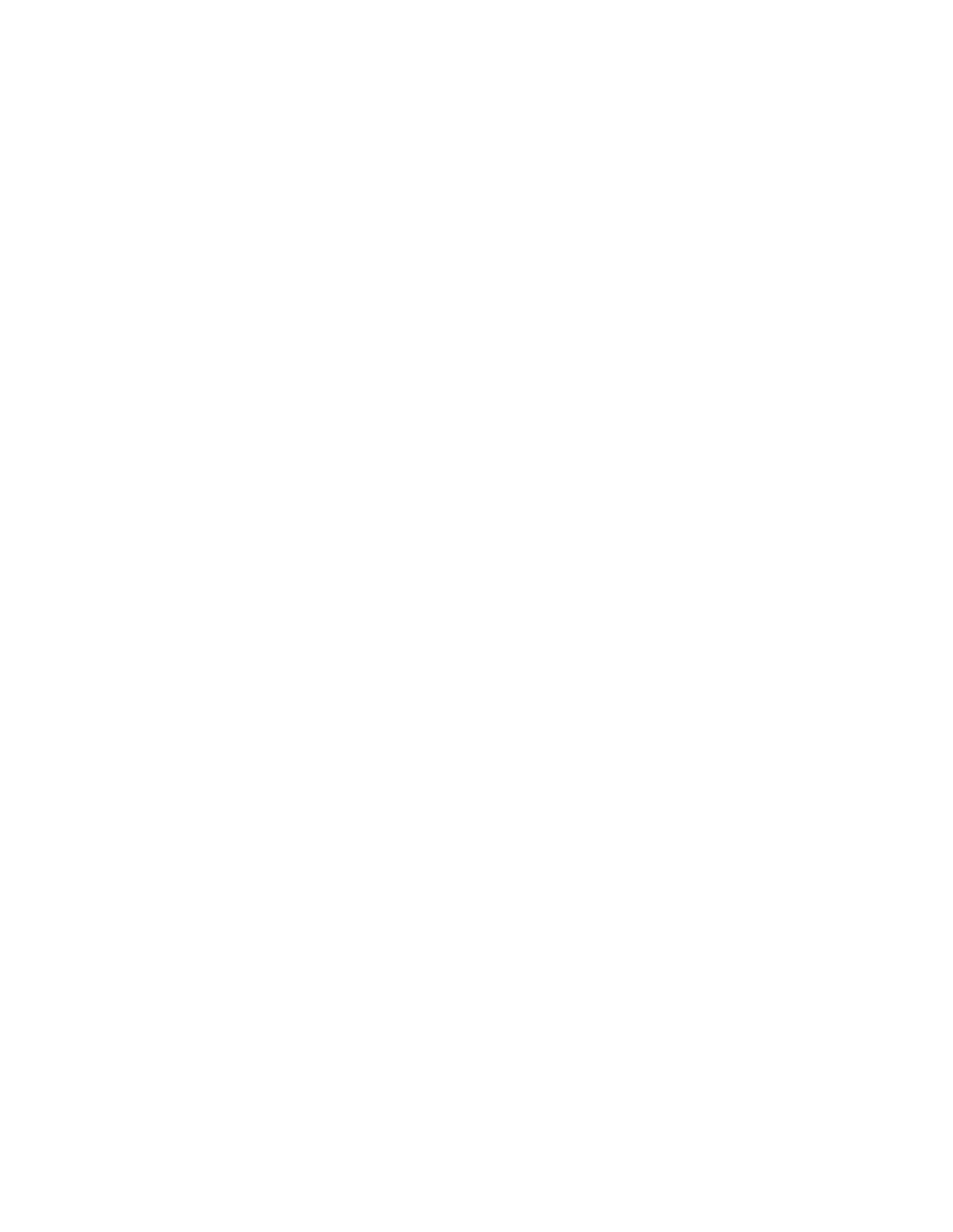# **BILL 18**

# **FILM AND VIDEO CLASSIFICATION ACT**

*(Assented to , 2008)* 

# *Table of Contents*

- Definitions
- Purposes of Act
- Appointment of Executive Director
- Powers and duties of Executive Director
- Delegation of Executive Director's powers and duties
- Distribution licence required
- Collection of personal information
- Suspension or cancellation of licence
- Distribution of unclassified film prohibited
- Exhibition of unclassified film prohibited
- Admission of persons prohibited
- Sale, etc., of unclassified video film prohibited
- Access by minors to adult video films prohibited
- Appointment of inspectors
- Authority to enter and inspect
- Offences
- Penalties
- Classification reports
- Regulations
- Transitional
- Consequential amendments
- Repeal
- Coming into force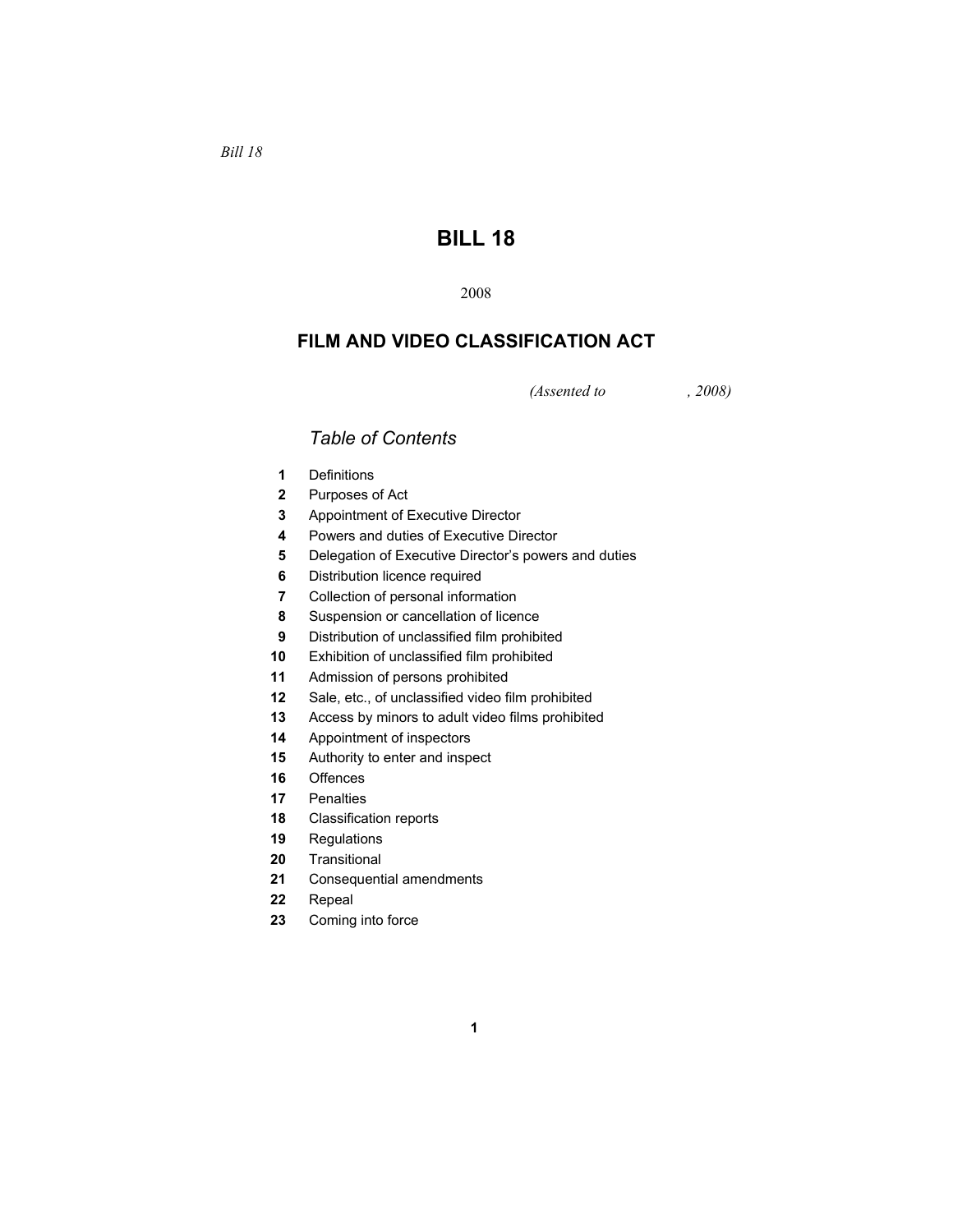HER MAJESTY, by and with the advice and consent of the Legislative Assembly of Alberta, enacts as follows:

# **Definitions**

- **1** In this Act,
	- (a) "applicant" means an applicant for a distribution licence;
	- (b) "associate" means a person, including an officer and a director, who performs services related to the management of the business of a distributor;
	- (c) "classification agency" means a person or body designated under the regulations that classifies video films;
	- (d) "distribution licence" means a licence issued under section 6;
	- (e) "distributor" means a person who distributes films to theatres;
	- (f) "Executive Director" means the Executive Director appointed under section 3;
	- (g) "film" means a cinematographic film, video film or any other medium specified in the regulations from which moving visual images may be produced;
	- (h) "former Act" means the *Amusements Act,* RSA 2000 cA-40;
	- (i) "inspector" means
		- (i) the Executive Director,
		- (ii) a member of a municipal police force,
		- (iii) a member of the Royal Canadian Mounted Police, or
		- (iv) a person appointed by the Minister under section 14 as an inspector for the purposes of this Act;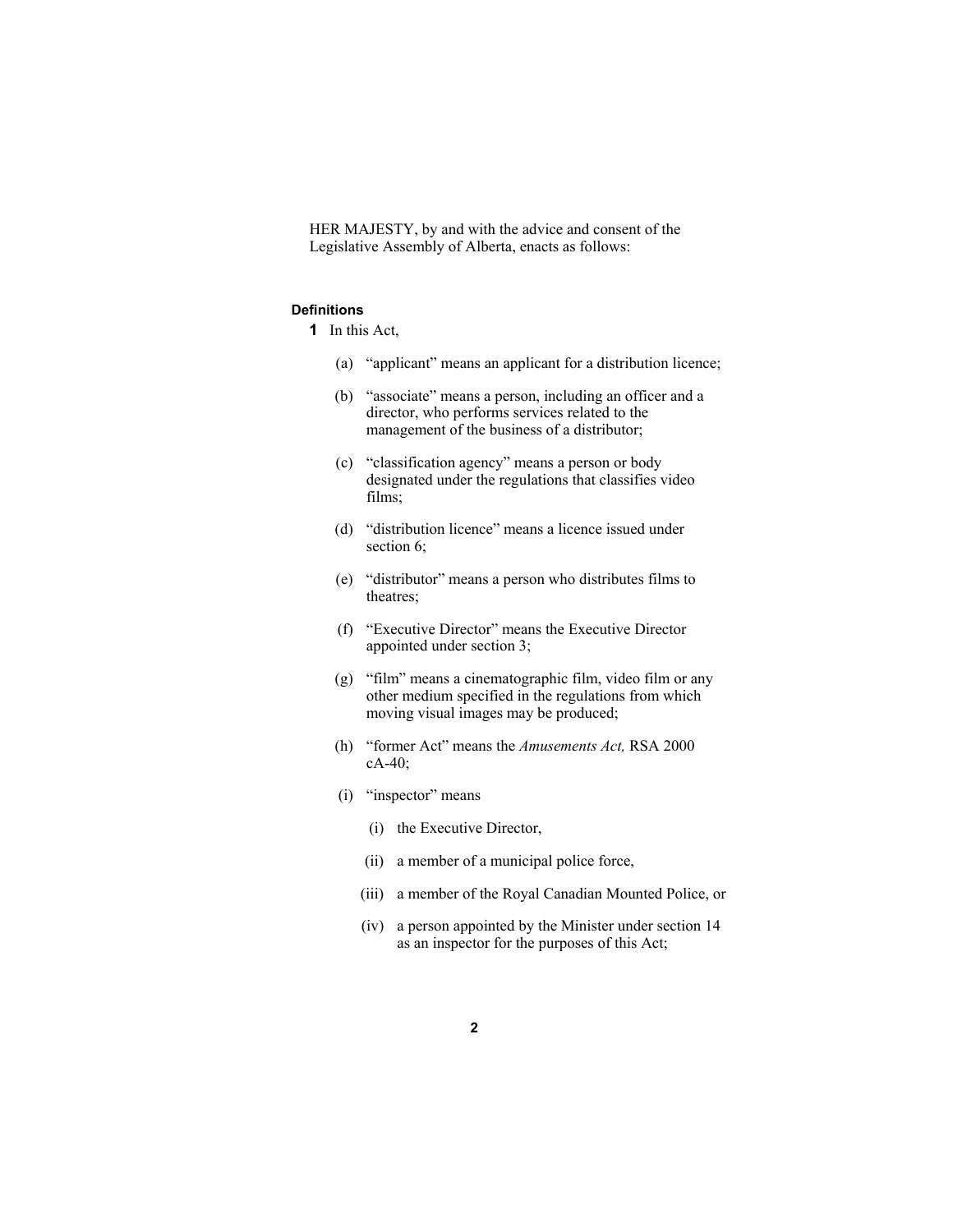- (j) "Minister" means the Minister determined under section 16 of the *Government Organization Act* as the Minister responsible for this Act;
- (k) "personal information" means personal information as defined in the *Freedom of Information and Protection of Privacy Act*;
- (l) "theatre" means a building or hall or any other place, including an open-air place, where films are exhibited to members of the public who have paid an admission fee;
- (m) "video exchange" means a retail establishment of any kind where video films are sold, rented or otherwise made available to the public;
- (n) "video exchange operator" means a person who owns, operates, manages or works in a video exchange;
- (o) "video film" includes a videotape, videocassette, videodisc and video game;
- (p) "video game" means an object or device that
	- (i) stores recorded data or instructions,
	- (ii) receives data or instructions generated by a user, and
	- (iii) by processing the data or instructions, creates an interactive game capable of being played, viewed or experienced through a computer, gaming system or other technology.

# **Purposes of Act**

**2** The purposes of this Act are

- (a) to provide for a comprehensive procedure for the classification and regulation of films, and
- (b) to provide for the dissemination of information concerning the nature and content of films.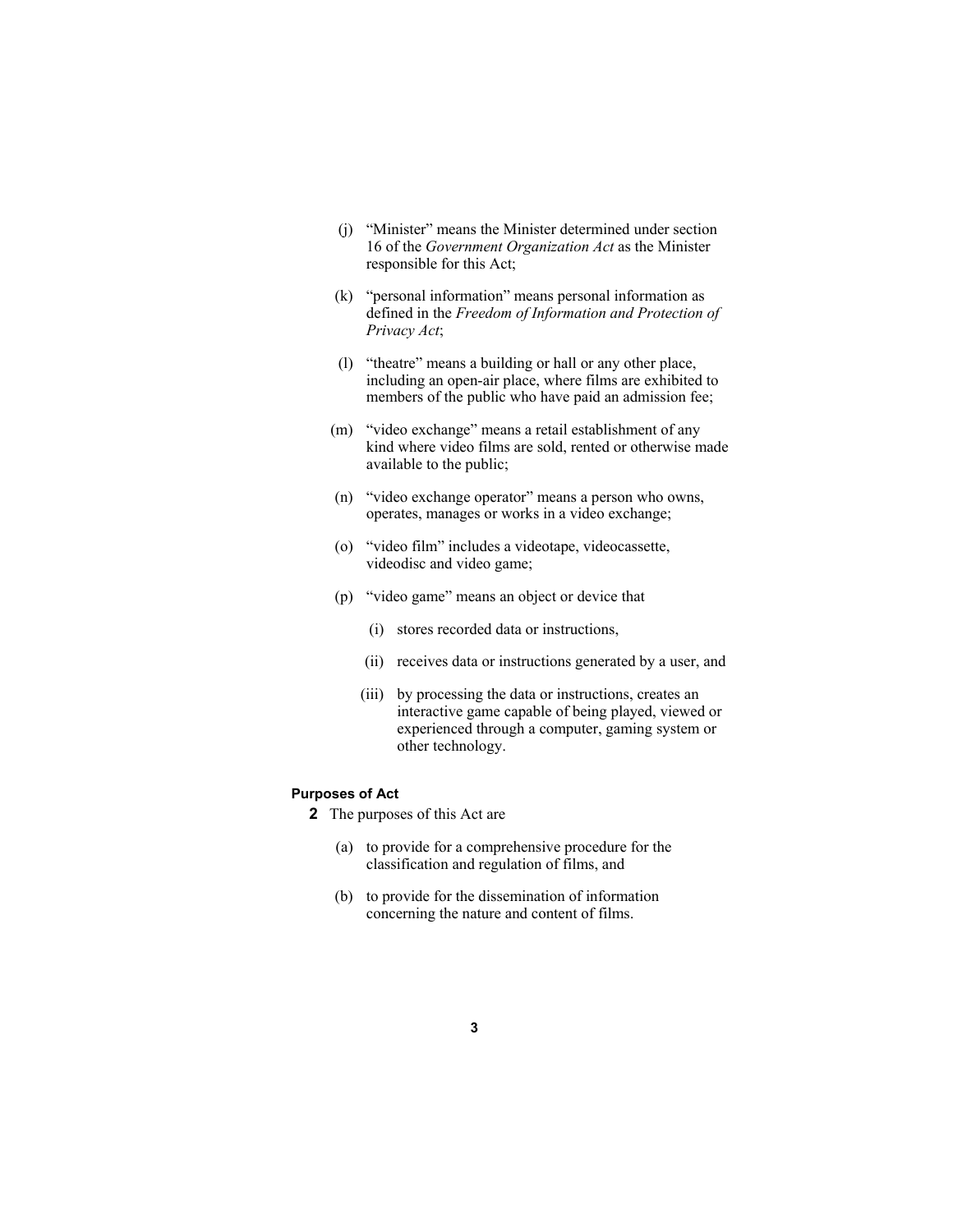# **Appointment of Executive Director**

**3** There shall be appointed, in accordance with the *Public Service Act*, an Executive Director and any other employees that the Minister considers necessary to carry out the purposes of this Act.

## **Powers and duties of Executive Director**

**4(1)** The Executive Director may

- (a) administer this Act and the regulations,
- (b) provide any services, disseminate any information and undertake any projects and programs that the Executive Director considers advisable to carry out the purposes of this Act,
- (c) in accordance with the regulations, classify films to be exhibited in a theatre by doing one or more of the following:
	- (i) viewing each film;
	- (ii) reviewing documentation or other information describing the content of each film;
	- (iii) adopting a classification of a film or type of film established by another person or body,
- (d) in accordance with the regulations, exempt a film or type of film from the requirement for classification, and
- (e) perform any duties, in addition to those described in clauses (a) to (d), that are prescribed by this Act, the regulations or the Lieutenant Governor in Council.

**(2)** The Executive Director's power to classify films includes the power to reclassify films.

## **Delegation of Executive Director's powers and duties**

**5** The Executive Director may in writing delegate any of the Executive Director's powers, duties or functions under this Act or the regulations to any employee of the Government of Alberta.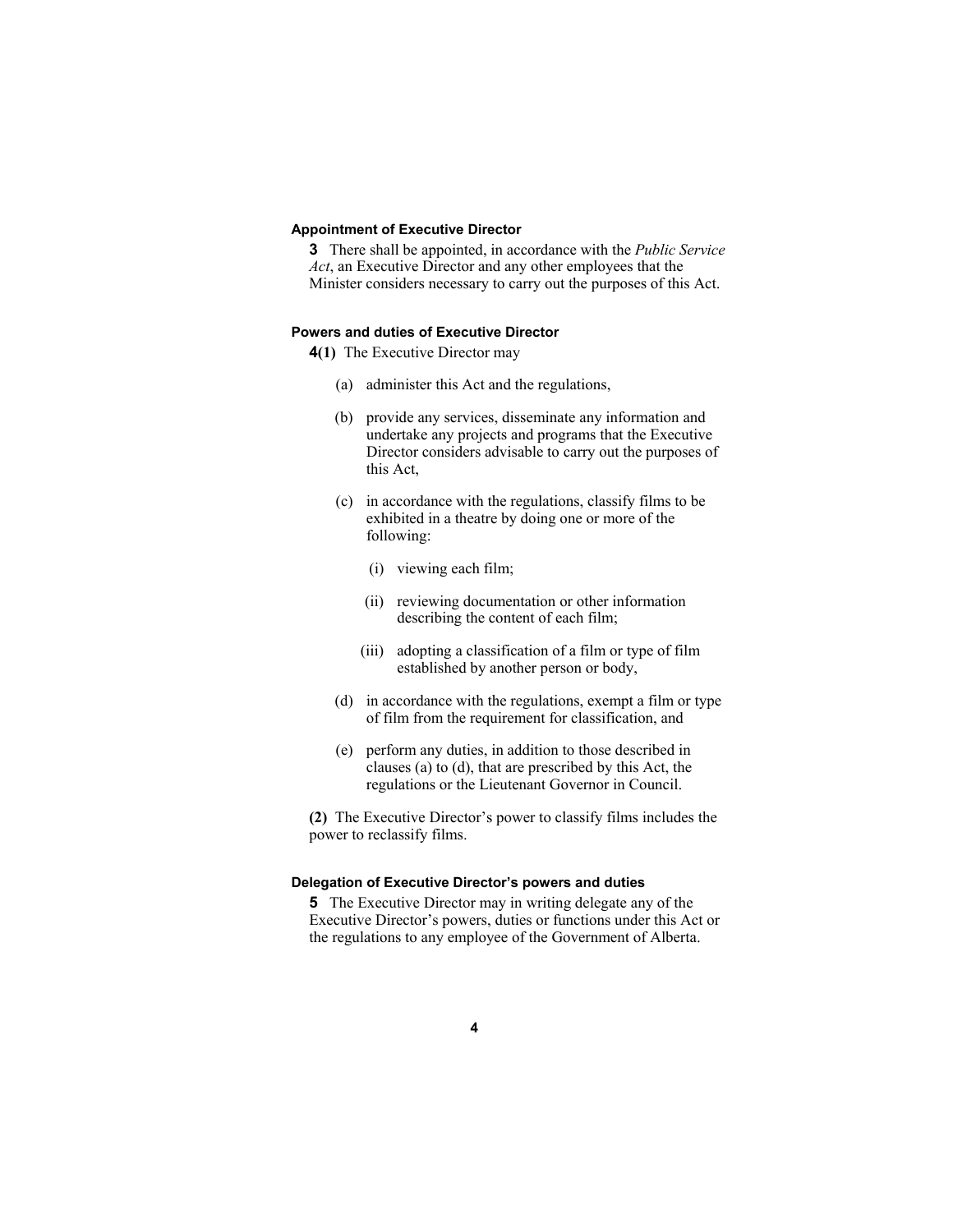# **Distribution licence required**

**6(1)** No person shall distribute a film for the purposes of exhibition in a theatre unless the person holds a distribution licence issued by the Executive Director.

**(2)** An application for a distribution licence must be made to the Executive Director on an application form approved by the Executive Director accompanied with a licence fee in the amount prescribed by the regulations.

**(3)** The Executive Director may refuse to grant a distribution licence if

- (a) the applicant fails to pay the licence fee,
- (b) the applicant includes false information on the application form, or
- (c) the applicant or an associate of the applicant has contravened this Act or the former Act or a regulation under this Act or the former Act.

**(4)** A distribution licence expires on the December 31 next following the date of issue of the licence.

**(5)** A distribution licence is non-transferable.

# **Collection of personal information**

**7** The Executive Director may collect and disclose personal information about an applicant or an associate of an applicant for the purposes of determining the eligibility of the applicant to hold a distribution licence.

# **Suspension or cancellation of licence**

**8** After providing the licence holder with an opportunity to be heard, the Executive Director may suspend or cancel a distribution licence on any ground on which the Executive Director may refuse to issue a distribution licence.

## **Distribution of unclassified film prohibited**

**9** No distributor shall distribute a film for the purposes of exhibition in a theatre unless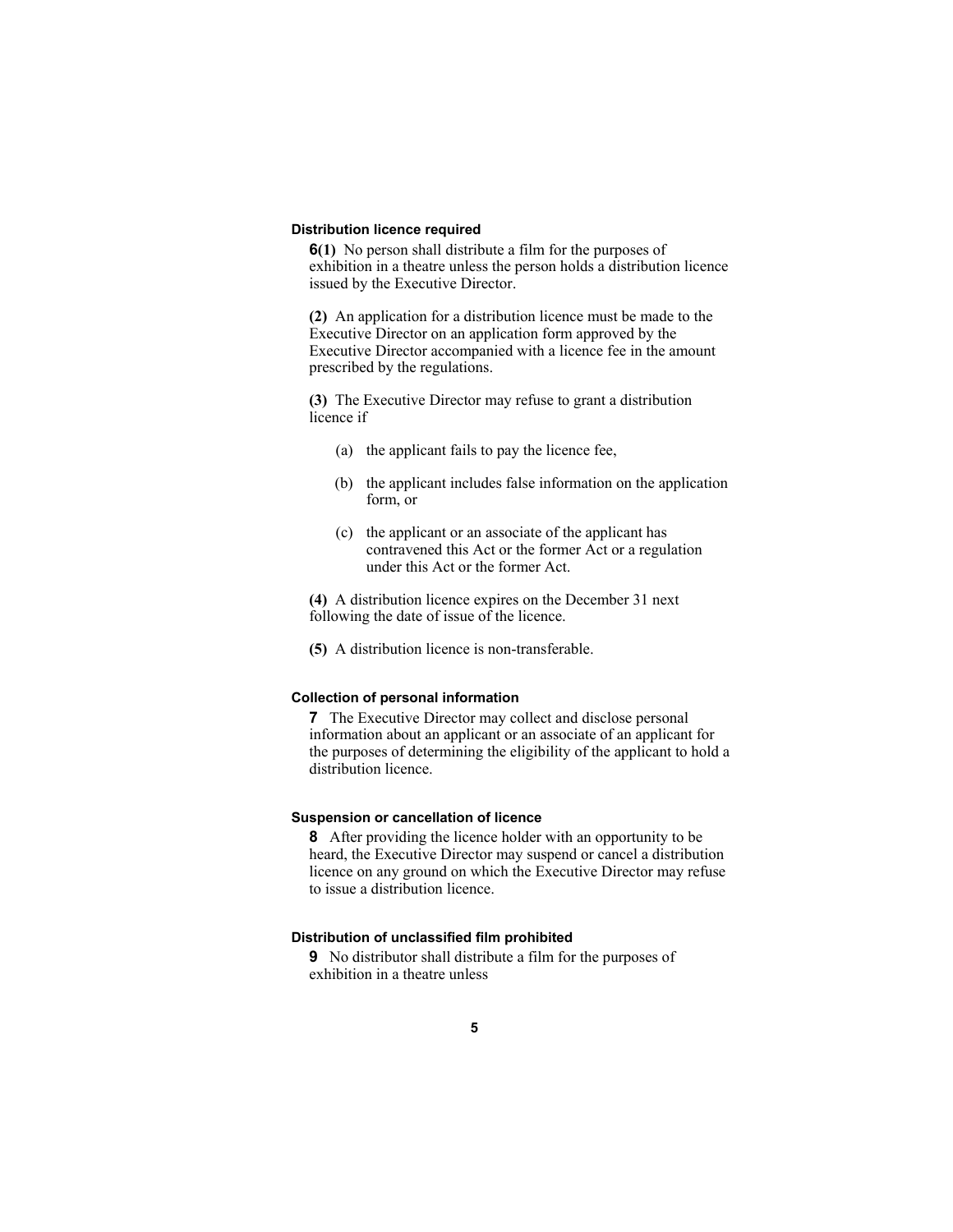- (a) the film has been classified by the Executive Director and the classification of the film is indicated as prescribed by the regulations, or
- (b) the film has been exempted by the Executive Director from the requirement to be classified.

## **Exhibition of unclassified film prohibited**

- **10** No person shall exhibit a film in a theatre unless
	- (a) the film has been classified by the Executive Director and the classification of the film is indicated as prescribed by the regulations, or
	- (b) the film has been exempted by the Executive Director from the requirement to be classified.

# **Admission of persons prohibited**

**11** No person shall admit into a theatre where a film is exhibited any person who is of a class of persons that is prohibited from viewing a film of that classification.

# **Sale, etc., of unclassified video film prohibited**

**12** No video exchange operator shall sell, rent or otherwise make available to the public a video film unless

- (a) the video film has been classified by a classification agency and the classification of the video film is indicated as prescribed by the regulations, or
- (b) the video film has been exempted by the Executive Director from the requirement to be classified.

#### **Access by minors to adult video films prohibited**

**13(1)** No video exchange operator shall sell, rent or otherwise make available to a minor an adult video film.

- **(2)** In this section, "adult video film" means
	- (a) a video film that is classified by a classification agency as a video film that is to be viewed by adults only, or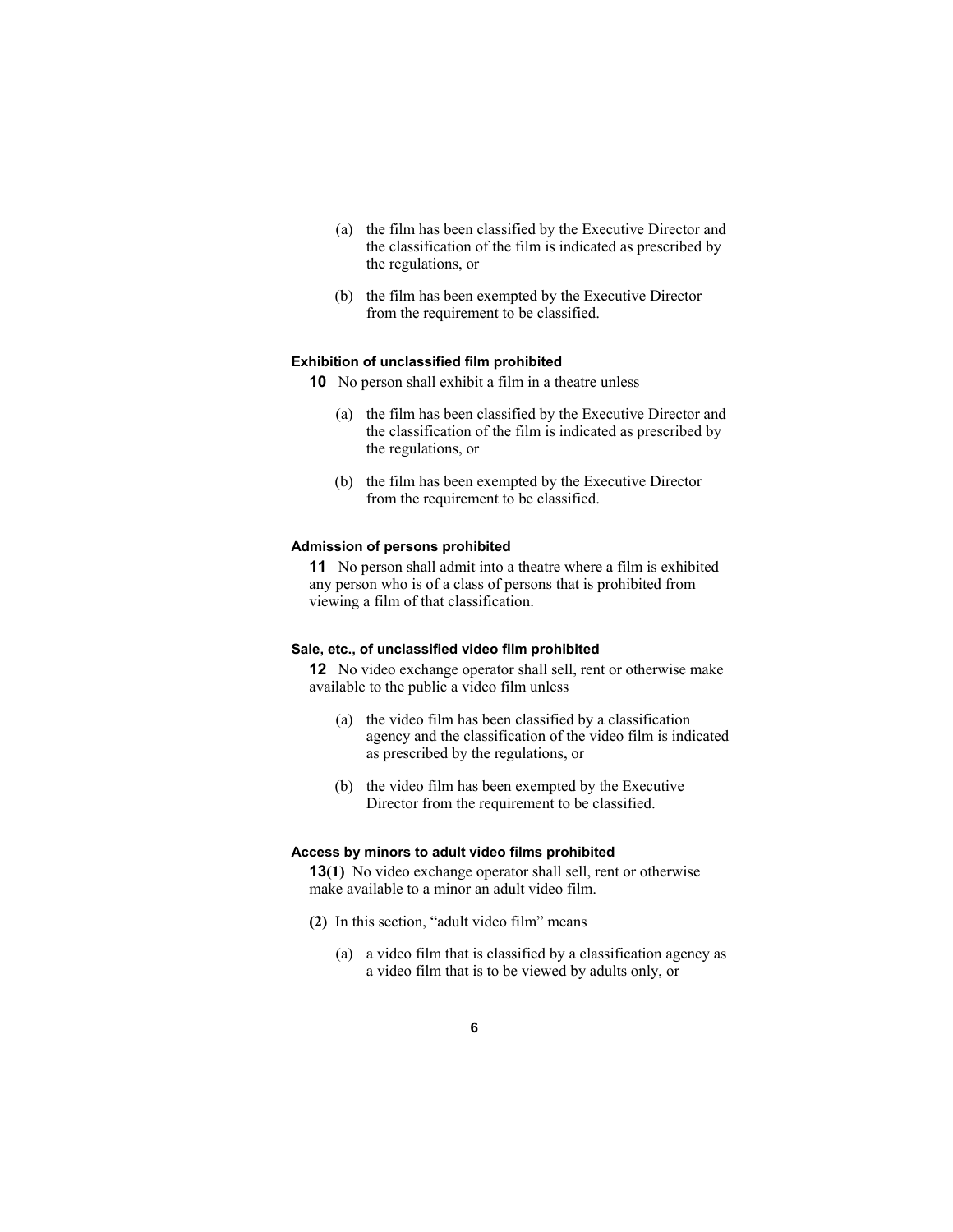(b) a video film that depicts explicit sexual activity or any other activity or conduct prescribed by the regulations.

# **Appointment of inspectors**

**14** The Minister may appoint any person as an inspector for the purposes of this Act, subject to any terms or conditions the Minister considers necessary.

## **Authority to enter and inspect**

**15** For the purposes of administering and enforcing this Act and the regulations, an inspector, at any reasonable time and without a warrant, may

- (a) enter and inspect any theatre, video exchange or other premises, other than a private dwelling, where a film is or is to be distributed, exhibited, sold, rented or otherwise made available to the public,
- (b) require the owner of a film or the owner, operator or person in charge of the theatre, video exchange or other premises
	- (i) to make available for inspection a film and any documents associated with a film, and
	- (ii) to give the inspector all reasonable assistance requested by the inspector,
	- and
- (c) on giving a receipt, remove a film and any documents associated with a film that the inspector considers necessary for the purpose of viewing the film and making copies of the documents.

# **Offences**

- **16** A person who
	- (a) gives false information in an application for a distribution licence,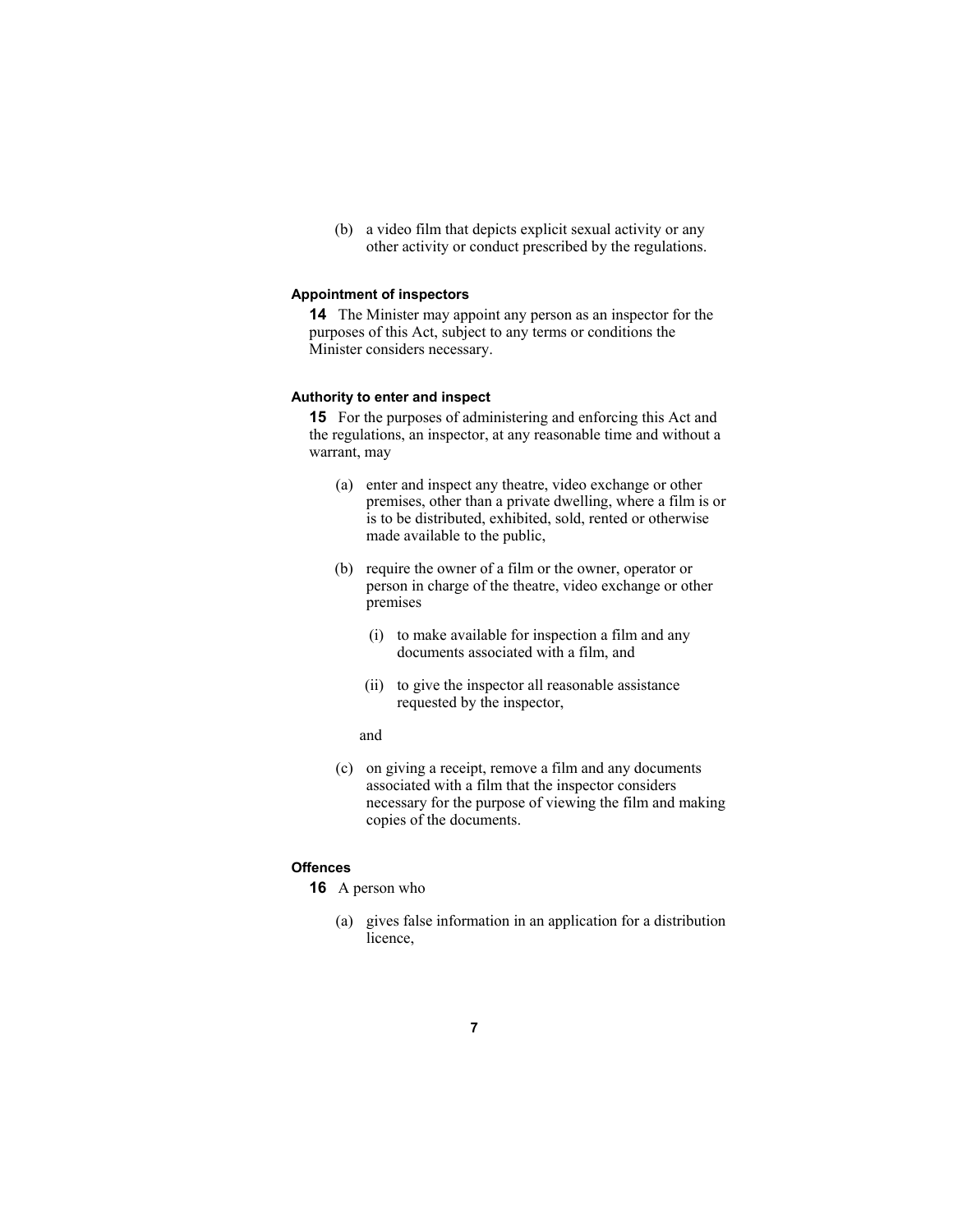- (b) interferes with or obstructs any person in the exercise of any power or the performance of any duty conferred or imposed by this Act or the regulations, or
- (c) contravenes this Act or the regulations

is guilty of an offence.

# **Penalties**

**17(1)** A person who is guilty of an offence under this Act is liable

- (a) in the case of an individual, to a fine of not more than \$10 000 or to imprisonment for a term of not more than 2 years less a day, or both, and
- (b) in the case of a corporation, to a fine of not more than \$100 000.

**(2)** Where a corporation is convicted of an offence under this Act, any officer, director or agent of the corporation who directed, authorized, assented to, participated in or acquiesced in the commission of the offence is guilty of an offence and liable to the penalty set out in subsection  $(1)(a)$ .

# **Classification reports**

**18** The Executive Director shall publish, in accordance with the regulations, a classification report for each film that is classified by the Executive Director.

## **Regulations**

**19(1)** The Lieutenant Governor in Council may make regulations

- (a) respecting the licensing of distributors;
- (b) prescribing licence fees;
- (c) exempting a person, class of person, film or type of film from all or a portion of this Act or the regulations;
- (d) establishing a classification scheme for films, including
	- (i) the establishment of different classification schemes for different types of films, and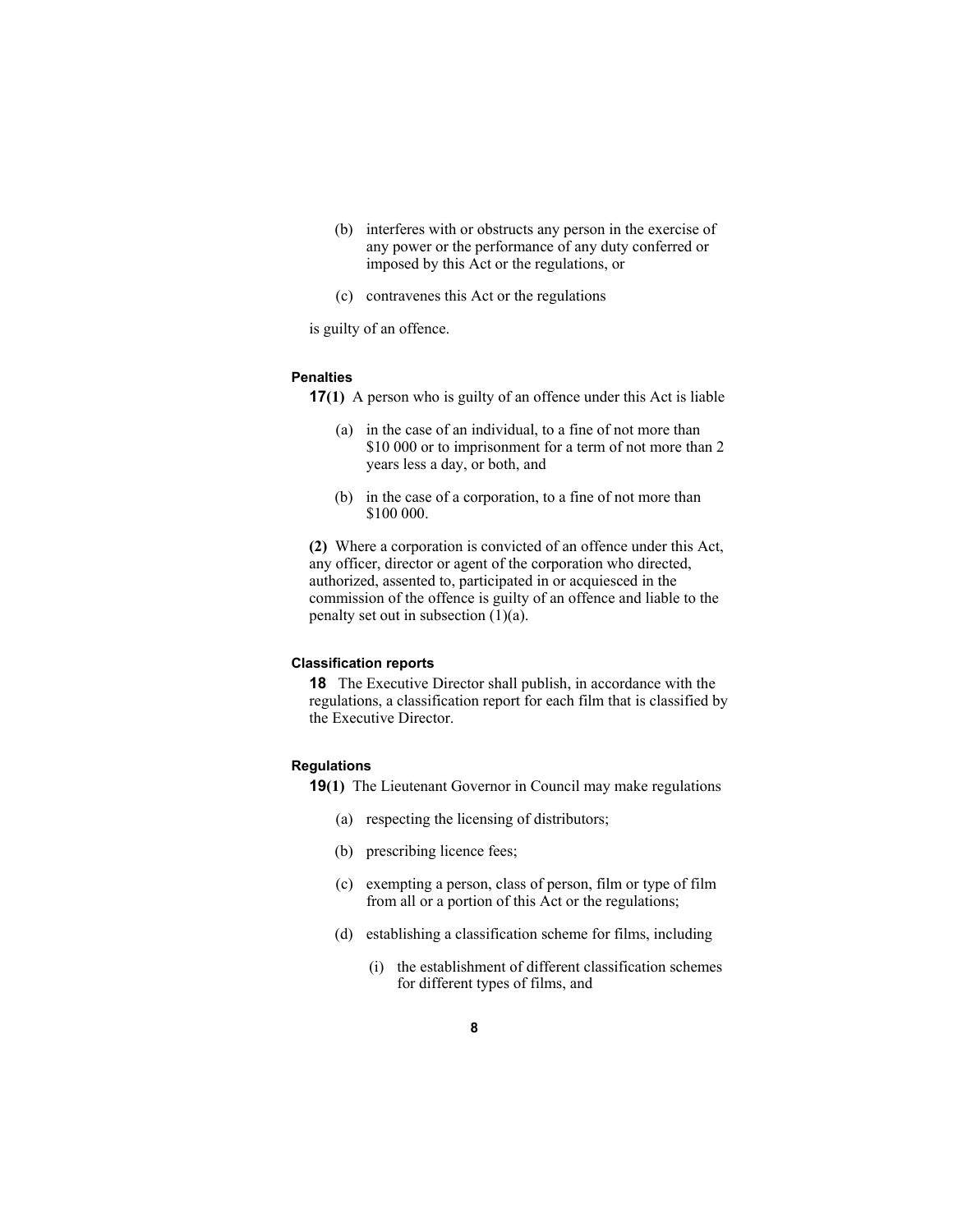- (ii) the adoption by reference, with any changes the Lieutenant Governor in Council considers appropriate, of a classification scheme for films established by another person or body;
- (e) respecting the submission of films to the Executive Director for classification;
- (f) respecting the fees to be paid for the classification of films;
- (g) designating classification agencies for the purposes of this Act;
- (h) providing for applications to the Executive Director for a film or type of film to be exempted from the requirement to be classified;
- (i) prescribing the criteria to be used by the Executive Director in exempting a film or type of film from the requirement to be classified;
- (j) prescribing the manner and location in which the classification of a film is to be indicated, including, without limitation, how and where the classification is to be indicated on film packaging;
- (k) respecting the signs that must be posted in theatres setting out classifications of films that are being exhibited;
- (l) respecting the physical and visual segregation of adult video films in a video exchange;
- (m) providing for appeals from any decision of the Executive Director regarding the classification of a film or an exemption from the requirement to be classified;
- (n) respecting the publication of classification reports by the Executive Director under section 18;
- (o) authorizing the Minister to enter into an agreement with the government of a province or territory or an agency of the government of a province or territory or any other body or person for any matter related to this Act, including, without limitation,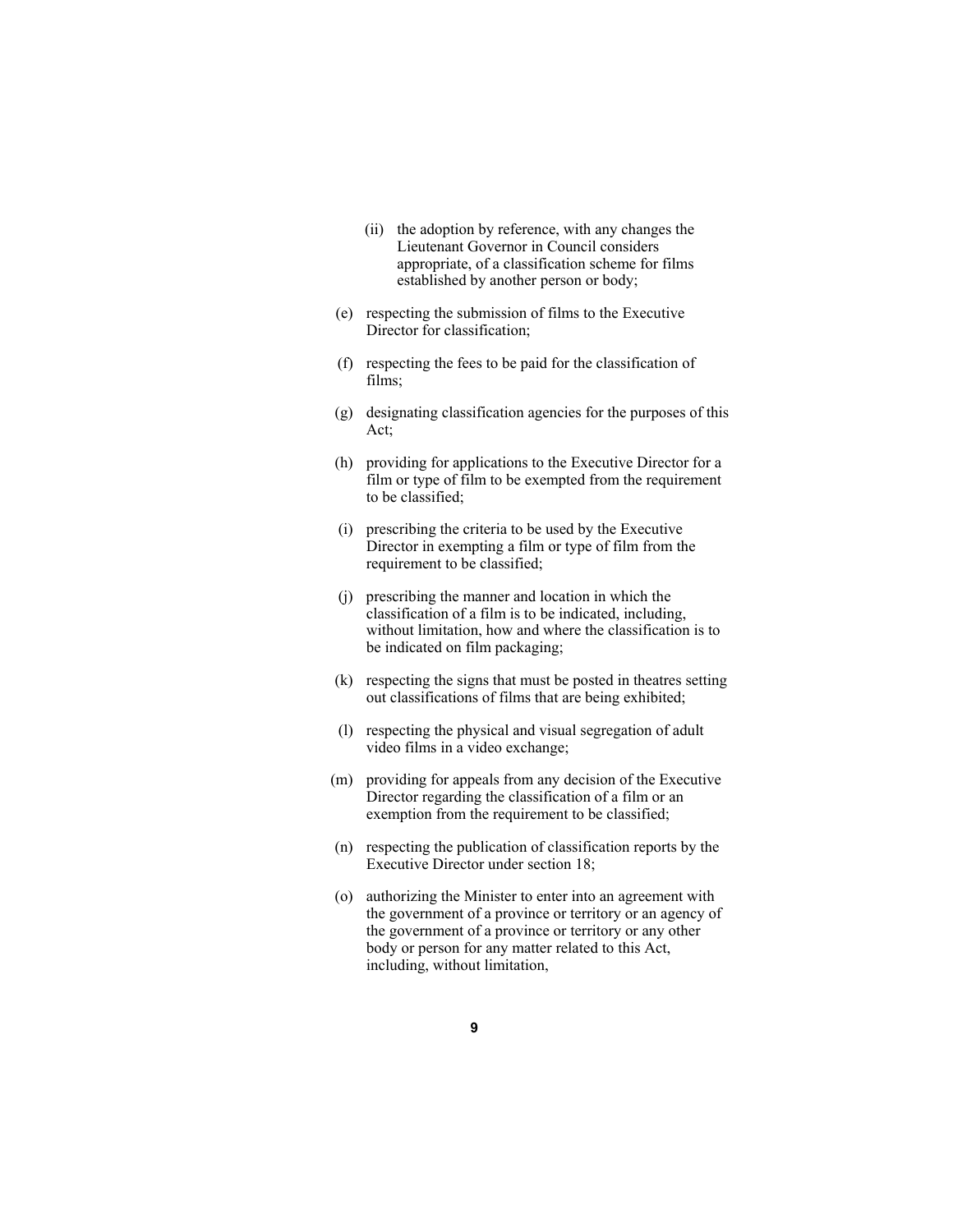- (i) an agreement for the collection, use and disclosure of personal information for the purposes of this Act;
- (ii) an agreement for the recognition of
	- (A) a distribution licence or a similar licence issued in another province or territory as a distribution licence issued under this Act, and
	- (B) a distribution licence issued under this Act as a licence issued under similar legislation in another province or territory,

 including that a suspension or cancellation of a licence referred to in paragraph (A) or (B) in the province or territory in which the licence was issued operates as a suspension or cancellation of the licence in the other province or territory;

- (p) authorizing the Executive Director to enter into an agreement with a person or body for the purpose of adopting or approving classification of films for distribution or exhibition in Alberta;
- (q) for the purpose of section  $13(2)(b)$ , prescribing an activity or conduct;
- (r) for the purpose of section  $1(g)$ , specifying that any medium from which moving visual images may be produced is a film for the purposes of this Act;
- (s) defining, broadening or restricting the meaning of any word used in this Act but not defined in this Act;
- (t) respecting any other matter the Lieutenant Governor in Council considers necessary for carrying out the purposes of this Act.

**(2)** Where the Executive Director enters into an agreement with a person or body pursuant to subsection  $(1)(p)$  that provides that the classification of films for distribution or exhibition in Alberta is to be done by that person or body, that person's or body's classification of films is deemed to have been done by the Executive Director pursuant to this Act.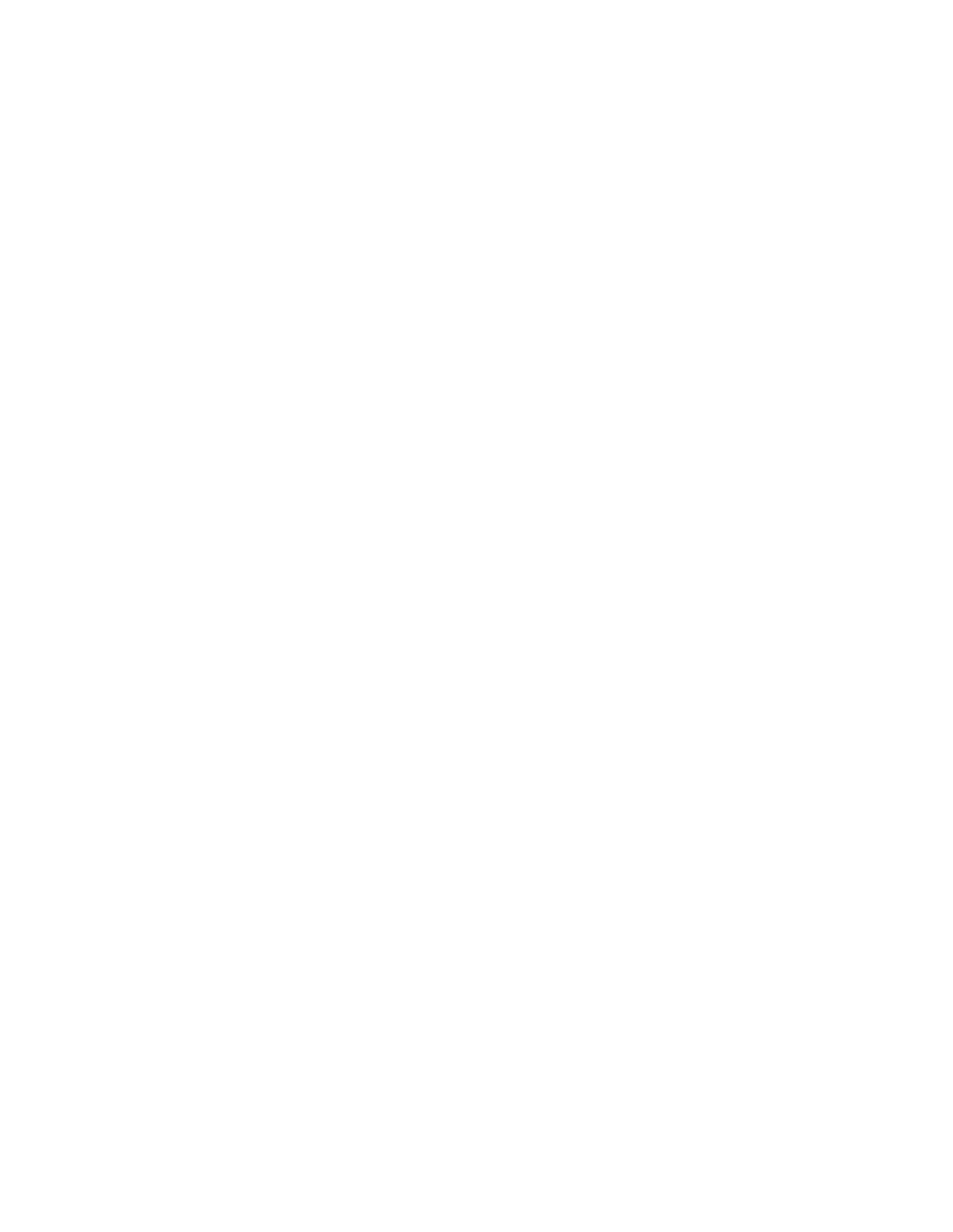# **Transitional**

**20(1)** A film that was classified under the former Act is deemed to have been classified under this Act.

**(2)** A licence to distribute a film that was issued under the former Act is deemed to be a distribution licence under this Act and expires in accordance with this Act.

#### **Consequential amendments**

**21(1) The** *Conflicts of Interest Act* **is amended in Part 3 of the Schedule by striking out** "Board of Censors under the Amusements Act".

**(2) The** *Fair Trading Act* **is amended in section 103(2)(a) by striking out** "*Amusements Act*" **and substituting** "*Film and Video Classification Act*".

# **Repeal**

**22** The *Amusements Act*, RSA 2000 cA-40, is repealed.

#### **Coming into force**

**23** This Act comes into force on Proclamation.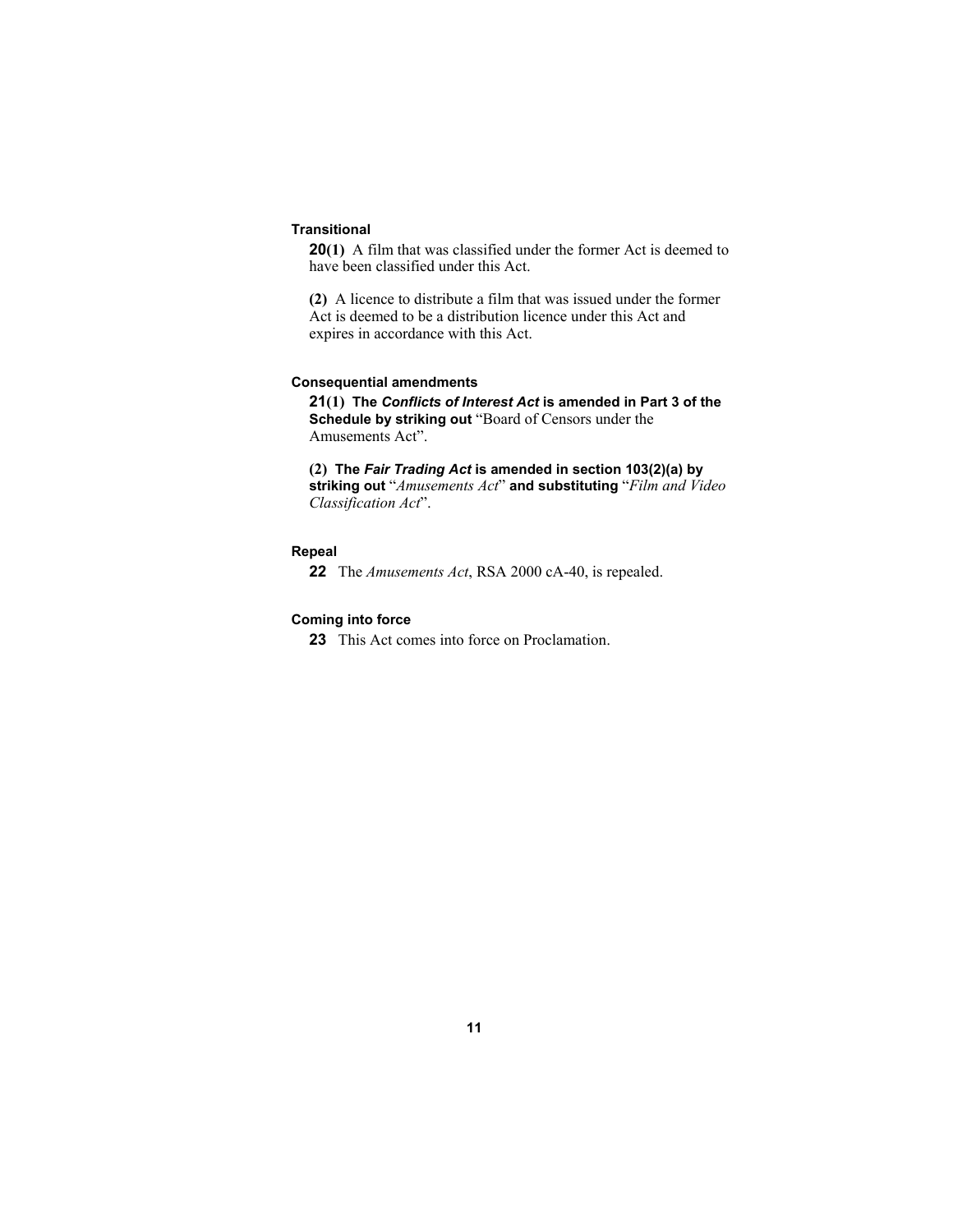# **Explanatory Notes**

Consequential amendments.

Repeal.

Coming into force.

Explanatory Notes